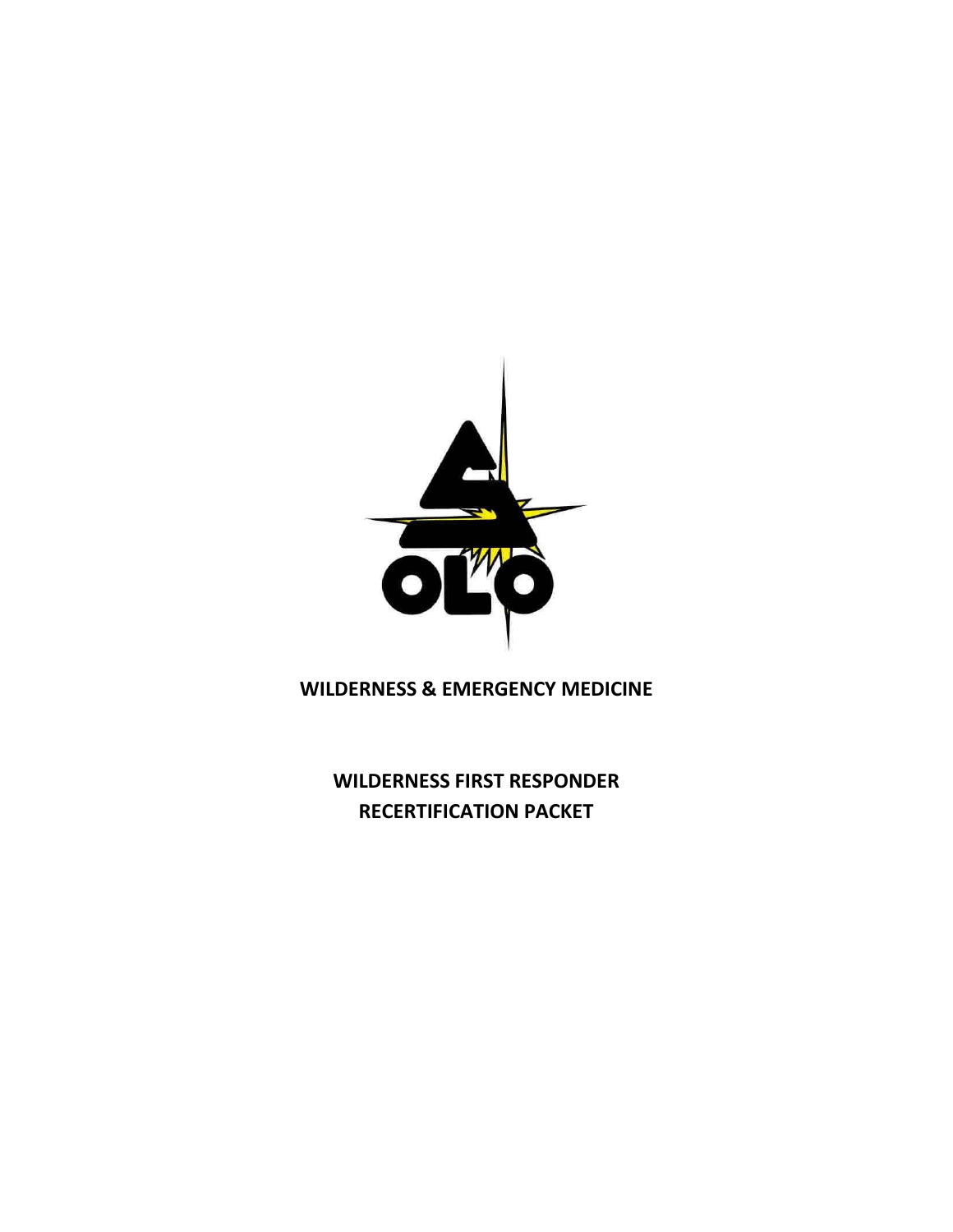## **SOLO WILDERNESS FIRST RESPONDER RECERTIFICATION PACKET**

You have chosen to recertify your SOLO Wilderness First Responder through a SOLO Wilderness First Aid, WFR Review, or with another organization. Since these courses are more basic than a WFR, you need to refresh some topics on your own. These courses will provide you with plenty of opportunity to practice your wilderness skills, and this packet of handouts contains the additional didactic information not fully covered in other courses.

In addition to reviewing the information enclosed you will also need to take a WFR Review exam.

To Successfully fulfill the requirements for WFR recertification, you must complete the following:

- 1. Fill out the WFR recertification application.
- 2. Pass the WFR exam with a 70% or better.
- 3. Provide SOLO with a copy of your current WFR certification.
- 4. Provide SOLO with a copy of your current CPR certification (Heartsaver or equivalent or higher)\* No online courses without proof of a practical skills component will be recognized. All CPR courses are required to contain a hands on/ practical component.
- 5. Pay SOLO a **\$15.00** certification fee. (Check or money order payable to SOLO)
- 6. Send all information, application, and payment to:

SOLO WFR Recertification PO Box 3150 Conway, NH 03818

## **Your WFR card will be mailed to you directly from SOLO.**

\* If you have not completed your Heartsaver (or higher) CPR course at the time of your WFA/WFR Recertification course, SOLO will grant you a 2-month grace period to submit this application. Once you have your CPR card, mail a copy to SOLO with the appropriate documentation, and your certification will follow.

NOTE: Applications received after the 2-month application grace period will be disregarded.